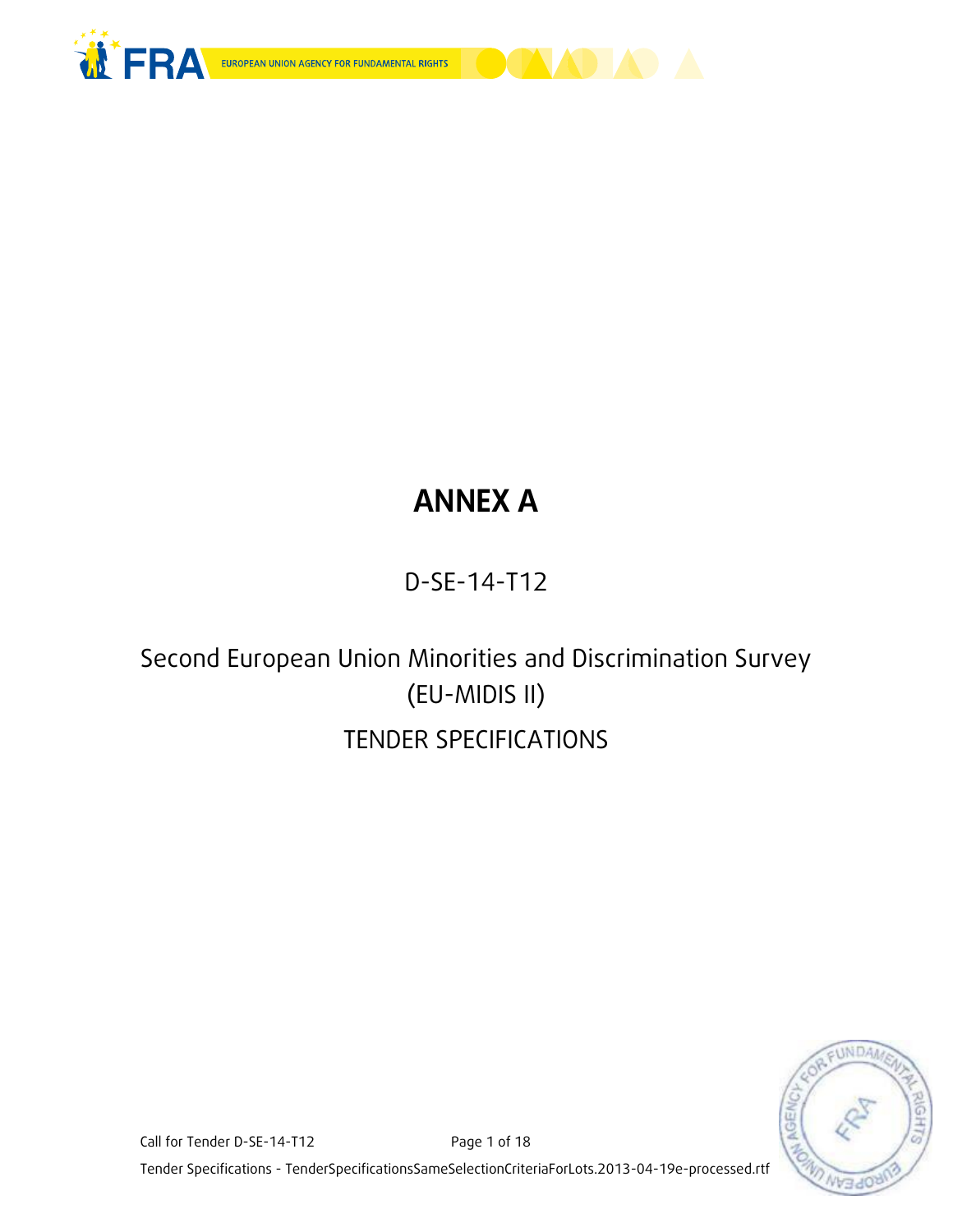

## **1. Description of the tender**

The subject of the present call for tender is the provision of services for the implementation of the Second European Union Minorities and Discrimination Survey (EU-MIDIS II) in all 28 EU Member States as specified in Annex A.1 – Technical Specifications.

The contract notice for the present call for tenders was published on 09/09/2014 with reference number 2014/S 172-304207.

## **2. Division into lots**

This tender is not divided into lots. Submission of a tender for only some of the tasks to be performed under the contract will lead to the rejection of the tender.

## **3. Purpose of the tender**

The purpose of this invitation to tender is to award a Direct Services contract for the provision of the Second European Union Minorities and Discrimination Survey (EU MIDIS II).

#### **4. Place of delivery or performance**

The place of performance of the tasks shall be the contractor's premises or any other place indicated in Annex A.1 Technical Specifications.

#### **5. Duration**

The contract resulting from the present call for tenders shall enter into force the date on which it is signed by the last contracting party.

The duration of the tasks shall not exceed sixteen (16) months from the date of signature. The period of execution of the tasks may be extended only with the express written agreement of the parties before such period elapses.

The execution of the tasks is divided in two (2) phases as described in detail in Annex A.1 - Technical Specifications. Phase 1 of the contract shall enter into force on the date it is signed by the last contracting party. Initiation of Phase 2 lies with the contracting authority's decision and cannot be guaranteed at the time of contract signature. The contractor will be authorised to start implementation of Phase 2 provided that the funding necessary is available in the budget of the contracting authority and upon completion by the contractor of the pilot report in Phase 1. The contracting authority shall inform the contractor about its consent to initiate Phase 2 by a written notice in advance.

Implementation of the contract(s) may not start before the date on which the contract enters into force.

## **6. Volume**

The maximum contract amount has been estimated at  $\epsilon$  3.610.000,00 excluding VAT. The volume is divided in phases as follows: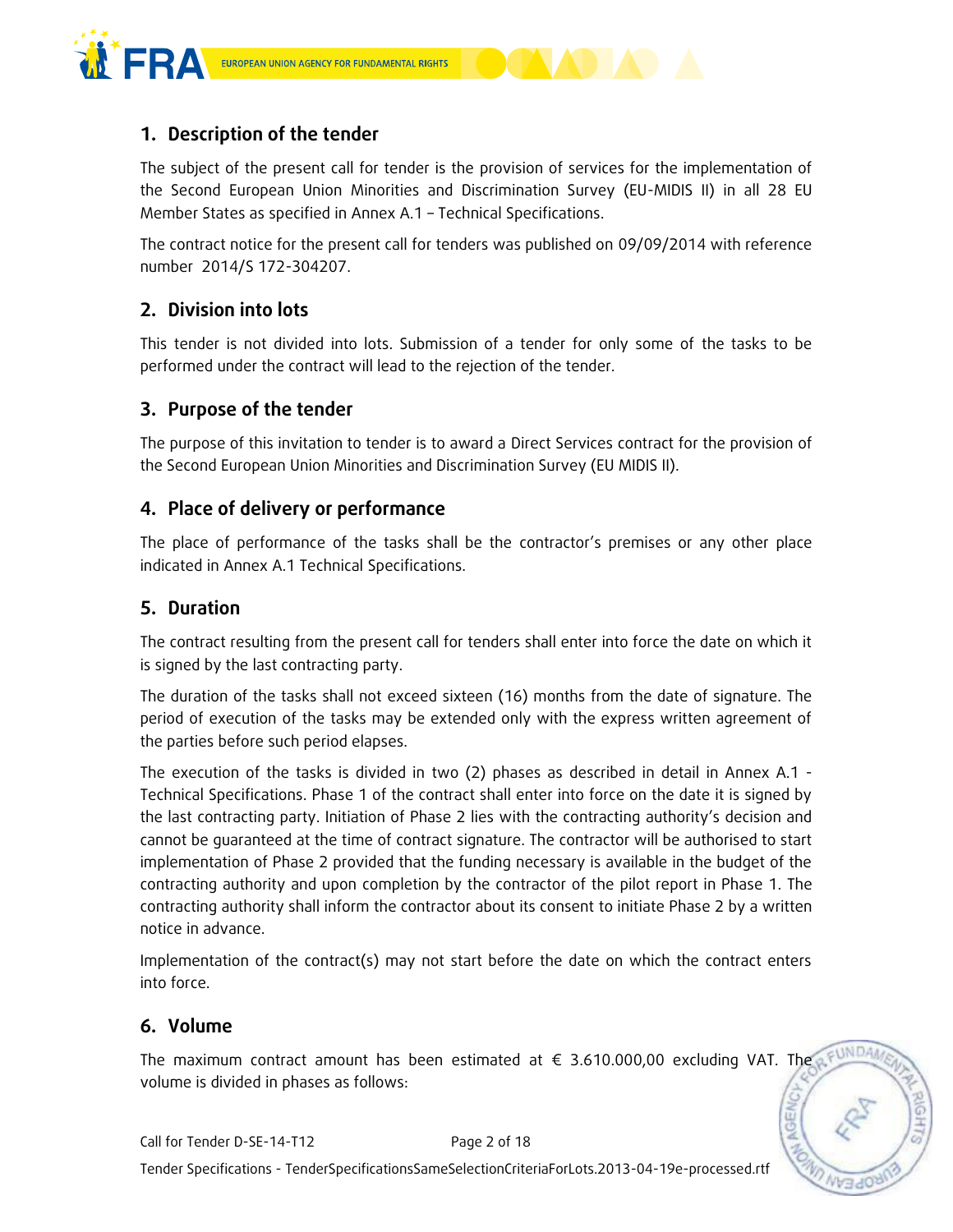



Phase 2: € 1.075.000,00

The contracting authority may exercise the option to increase the estimated contract amount at a later stage via negotiated procedure with the successful tenderer(s) in accordance with Article 134 (1) (e) and (f) of the Rules of Application of the Financial Regulation.

**Tenderer's financial offers shall not exceed the maximum contract amount above. Tenders exceeding significantly the maximum contract amount may be rejected by the contracting authority without being evaluated.** 

## **7. Terms of payment**

The payment arrangements governing the contracts resulting from the present call for tenders are detailed in the relevant articles of Annex B – Draft Contract. Tenderers are strongly advised to carefully read those articles before submitting their tenders.

## **8. Financial guarantees**

No tender guarantee is required.

Based on a risk assessment, the contracting authority will request a pre-financing guarantee in the amount of the pre-financing as stated in Annex B and in the form set out in Annex C.

No performance guarantee will be required.

## **9. Participation in the tendering procedure**

Participation in tendering procedures is open on equal terms to all natural and legal persons coming within the scope of the Treaties and to all natural and legal persons in a third country which has a special agreement with the Communities in the field of public procurement on the conditions laid down in that agreement<sup>1</sup>.

## **10. Consortia or group of service providers**

Joint tenders submitted by several economic operators (a consortium or a group of companies) are allowed. In such cases, one of the members must be designated as the group leader or group manager. All members of a consortium or a group of companies (i.e. the leader and all other members) are jointly and severally liable towards the contracting authority. Changes in the composition of the consortium or group of companies must be expressly authorised by the contracting authority.

Tenderers submitting joint bids shall describe how their cooperation will be organised in order to perform the tasks specified in Annex A.1 Technical Specifications.

-

Tender Specifications - TenderSpecificationsSameSelectionCriteriaForLots.2013-04-19e-processed.rtf

<sup>&</sup>lt;sup>1</sup> Please note that the European Union Agency for Fundamental Rights is not part of the Agreement on Government Procurement (GPA) concluded within the World Trade Organisation. Therefore, the Agency's procurement procedures are not open to tenderers from GPA countries.**AGE**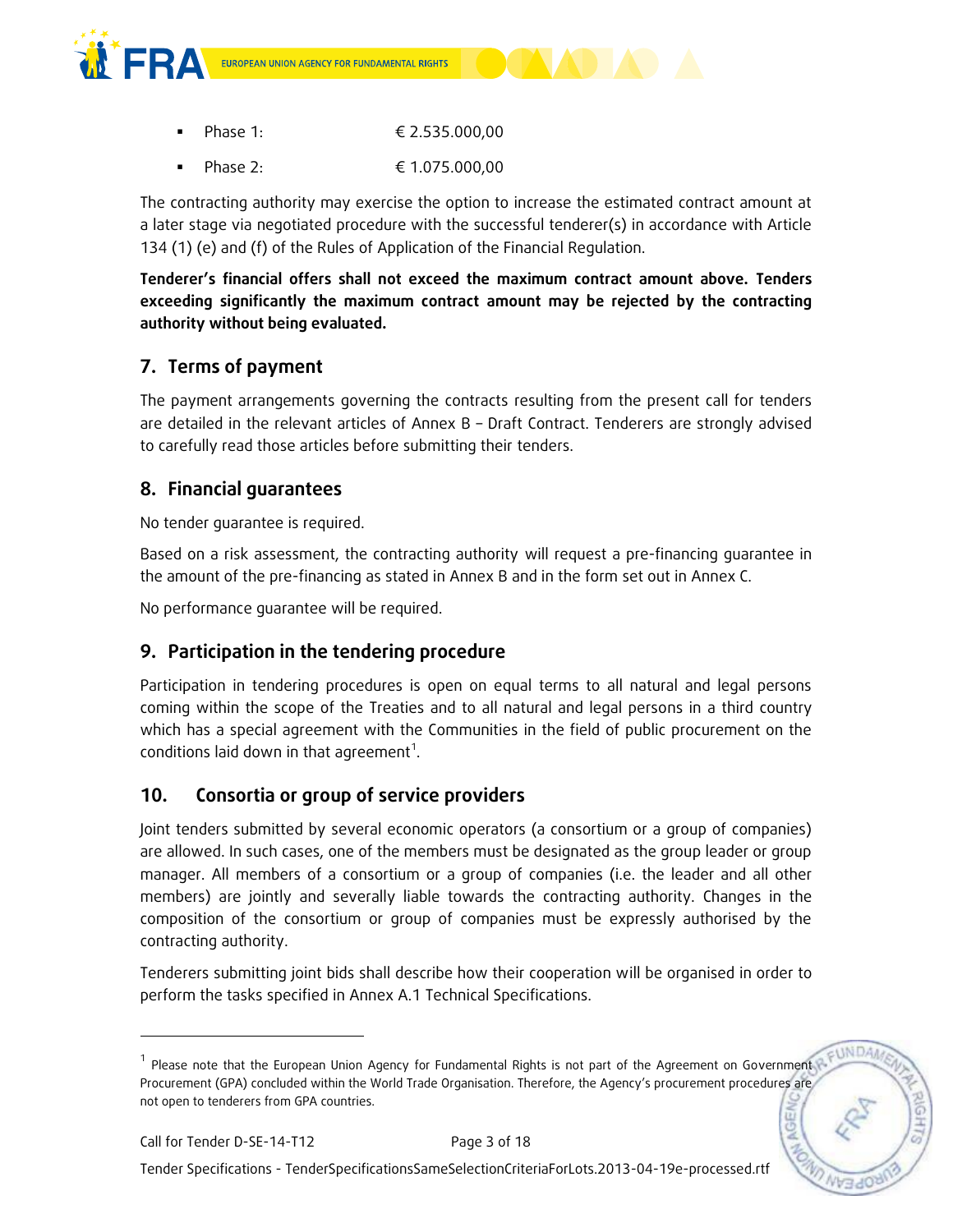

Joint tenders will be assessed as follows:

- The exclusion criteria will be assessed in relation to each economic operator individually. The Declaration of Honour with respect to the Exclusion Criteria and Absence of Conflict of Interest included in Annex C, duly signed and dated, stating that the tenderer is not in one of the exclusion situations, must be provided by each member of the consortium or the group.
- The selection criteria for economic and financial capacity will be assessed in relation to each economic operator individually. However, economic and financial criteria that shall be achieved above a certain minimum threshold (as specified in the selection criteria mentioned below) will be assessed in relation to the consortium or group of companies as a whole.
- The selection criteria for technical and professional capacity will be assessed in relation to the consortium or group of companies as a whole.

## **11. Subcontracting**

Any intention to subcontract part of the contract must be clearly stated by the tenderer in Annex C. Tenderers must indicate the maximum percentage of the contract they intend to subcontract and the identity of those subcontractors they intend to work with whose intended share of the contract is above 10% of the total contract amount, and clearly state the nature of their links to those subcontractors.

For each subcontractor identified in the tender, tenderers must provide a Letter of Intent signed by the subcontractor stating their unambiguous undertaking to collaborate with the tenderer.

Offers involving subcontracting will be assessed as follows:

- The exclusion criteria of all identified subcontractors whose intended share of the contract is above 10% will be assessed. The Declaration of Honour with respect to the Exclusion Criteria and Absence of Conflict of Interest included in Annex C, duly signed and dated, stating that the subcontractor is not in one of the exclusion situations, must be provided by each identified subcontractor.
- Where the tenderer relies on the economic, financial, technical and professional capacity of the identified subcontractor(s) to meet the selection criteria, subcontractors shall be treated as if they were partners in a consortium or a group of companies for the purposes of the evaluation of the selection criteria, and therefore, they shall provide proof of economic, financial, technical and professional capacity as well.

Tenderers must inform the subcontractor(s) and include in their Letter of Intent that the provisions referring to checks and audits included in the Draft Contract (Annex B) may be applied to them.

Once the contract has been signed, the provisions regarding subcontracting included in the Draft Contract will apply. The contracting authority retains the right to approve or reject the proposed subcontractors.

If the tender includes subcontracting, it is recommended that contractual arrangements with subcontractors include mediation as a method of dispute resolution.

EUNDA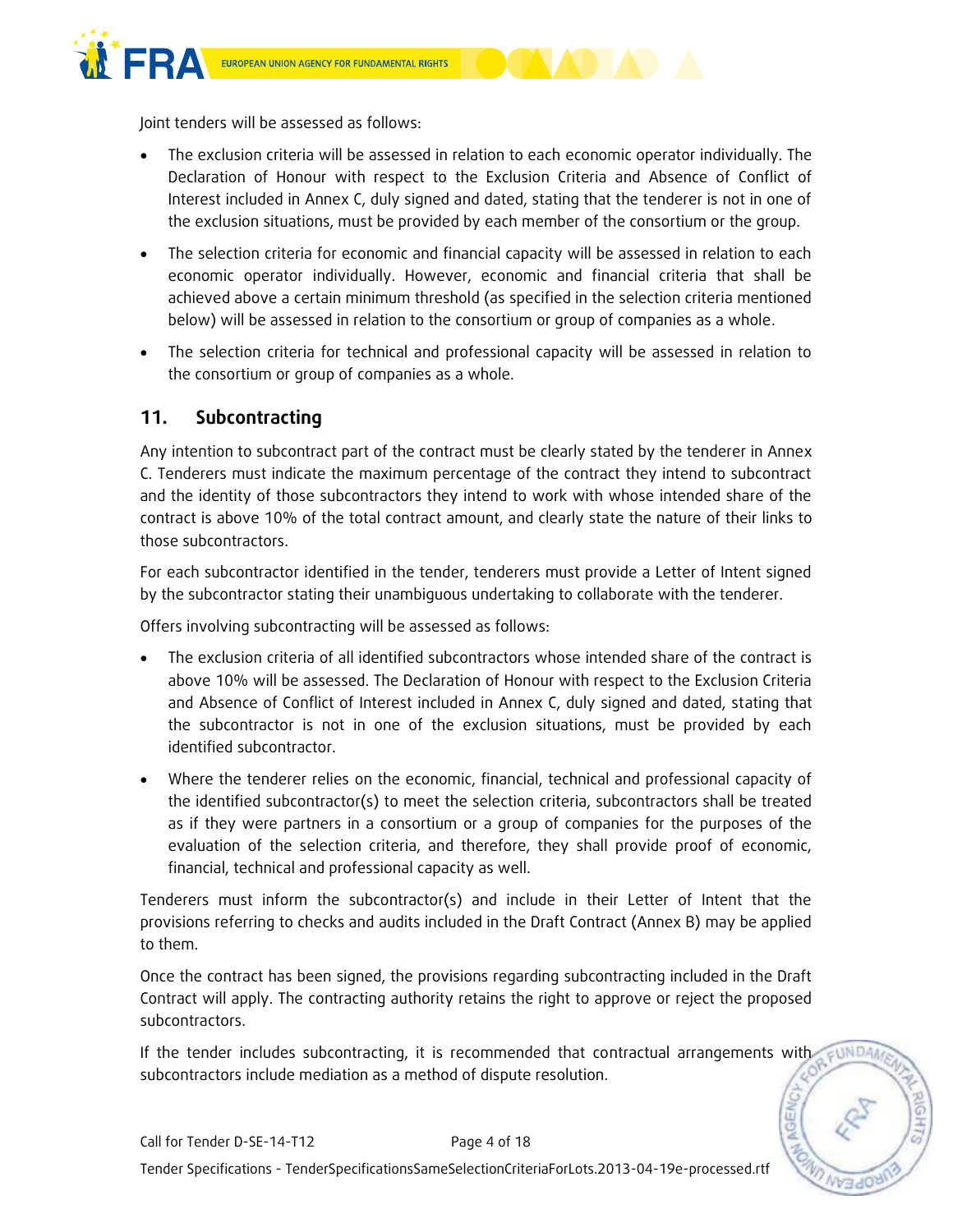



## **12. Visits to premises**

A visit to the premises is not foreseen.

## **13. Date and place of opening of the tenders**

Tenders will be opened at 10:30 hrs on 28/10/2014 at the contracting authority's address. An authorised representative of each tenderer may attend the opening of the bids. Companies wishing to attend are requested to notify their intention by sending a fax or e-mail at least 72 hours in advance to the fax or e-mail. This notification must be signed by an authorised officer of the tenderer and specify the name of the person who will attend the opening of the bids on the tenderers behalf.

## **14. Contacts between the tenderer and the contracting authority**

In principle, no contact is permitted between the contracting authority and the tenderers during the tendering procedure.

However, in exceptional circumstances contact may be made on the tenderers initiative before the final date for the submission of bids, in order (and only for this reason) to clarify the nature of the contract.

Such requests for further information may be made by fax, e-mail or to the address below:

| European Union Agency for Fundamental Rights                 |
|--------------------------------------------------------------|
| Invitation to tender No: D-SE-14-T12                         |
| Administration                                               |
| Schwarzenbergplatz 11                                        |
| Vienna 1040 - Austria                                        |
| Fax: +43 (0)1 580 30 691 ; e-mail: procurement@fra.europa.eu |

Insofar as it has been requested in good time, the additional information will be sent simultaneously to all economic operators who requested the tender documents or who have expressed interest in submitting a tender, as soon as possible and no later than six calendar days before the deadline for the submission of tenders or, in the case of requests for information received less than eight calendar days before the deadline for the submission of bids, as soon as possible after the request for information has been received. The contracting authority will not process any request for additional information made less than five working days before the deadline for submission of tenders.

The answers to the requests for additional information will also be posted on [http://fra.europa.eu/en/about-fra/procurement.](http://fra.europa.eu/en/about-fra/procurement) The website will be updated regularly and it is the tenderers' responsibility to check for updates and modifications during the tendering period.

Similarly, contact may in exceptional circumstances be made on the contracting authority's initiative:

a. before the final date for the submission of bids, in order to inform interested parties of an EUNDAI error, a lack of precision, an omission or any other material shortcoming in the drawing up of the documents of the invitation to tender; or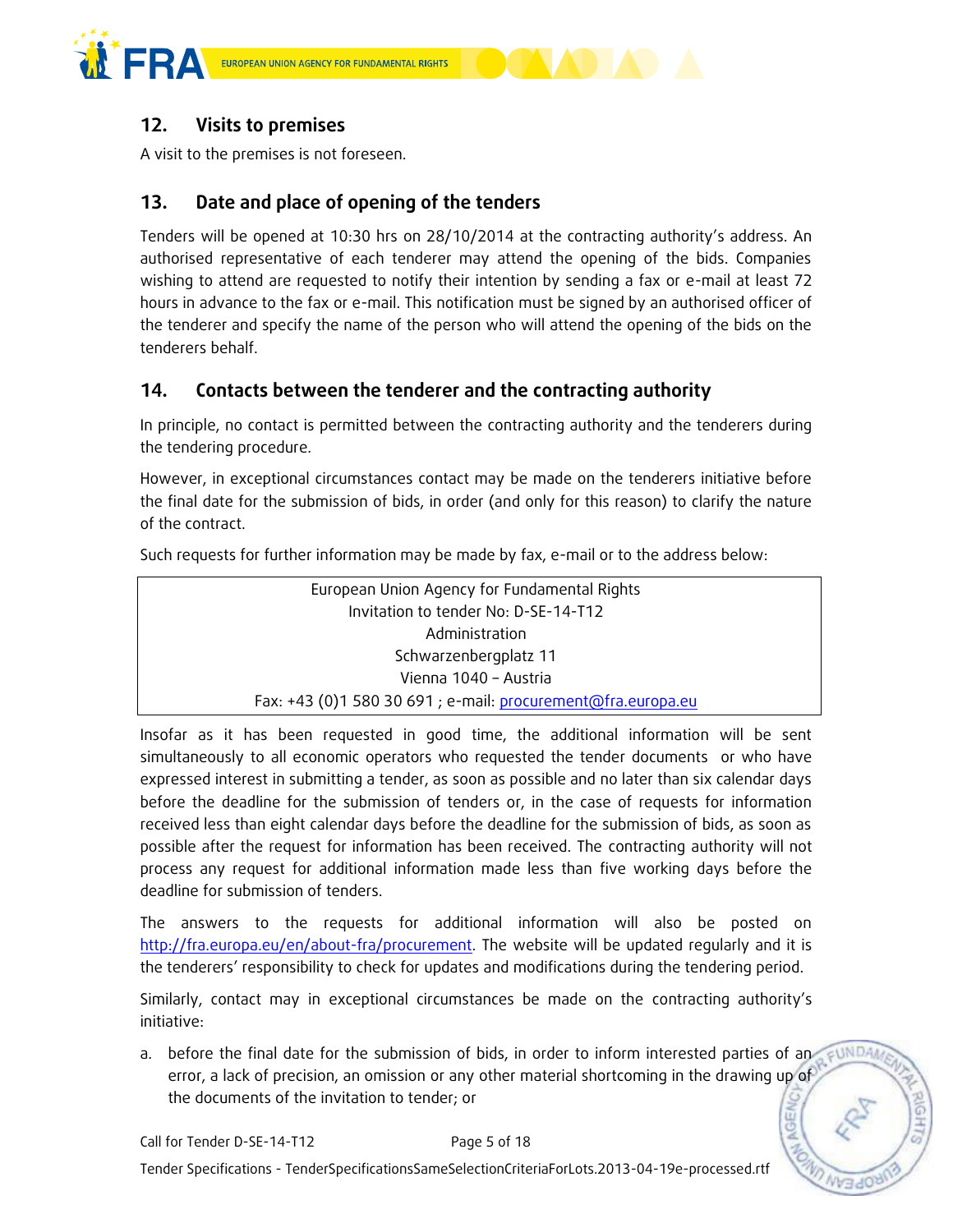



Please note that in any event such contact may not result in a modification of the terms of the bid.

## **15. Alteration or withdrawal of tenders**

Tenderers may alter or withdraw their tenders by written notification prior to the deadline for submission of tenders. No tender may be altered after the deadline for submission. Withdrawals must be unconditional and will end all participation in the tender procedure.

Any such notification of alteration or withdrawal must be prepared and submitted in accordance with the instructions on how to submit tenders included in the Invitation to tender, and the envelope must also be marked with "alteration" or "withdrawal" as appropriate.

## **16. Variants**

Variant solutions are not allowed and will not be taken into consideration.

#### **17. Assessment of the tenderers**

Tenderers will be assessed on the basis of the exclusion (Phase I) and selection (Phase II) criteria described below.

#### **17.1 Exclusion criteria (Phase I)**

The aim of this phase is to assess if tenderers fall in any of the exclusion situations listed below and therefore, cannot take part in the tender procedure.

#### **17.1.1 Exclusion situations**

Tenderers shall be excluded from participation in the present procurement procedure if:

- a. they are bankrupt or being wound up, are having their affairs administered by the courts, have entered into an arrangement with creditors, have suspended business activities, are the subject of proceedings concerning those matters, or are in any analogous situation arising from a similar procedure provided for in national legislation or regulations;
- b. they or persons having powers of representation, decision making or control over them have been convicted of an offence concerning their professional conduct by a judgment of a competent authority of a Member State which has the force of *res judicata;*
- c. they have been guilty of grave professional misconduct proven by any means which the contracting authority can justify including by decisions of the EIB and international organisations;
- d. they are not in compliance with their obligations relating to the payment of social security contributions or the payment of taxes in accordance with the legal provisions of the country EUNDAM in which they are established or with those of the country of the contracting authority or those of the country where the contract is to be performed;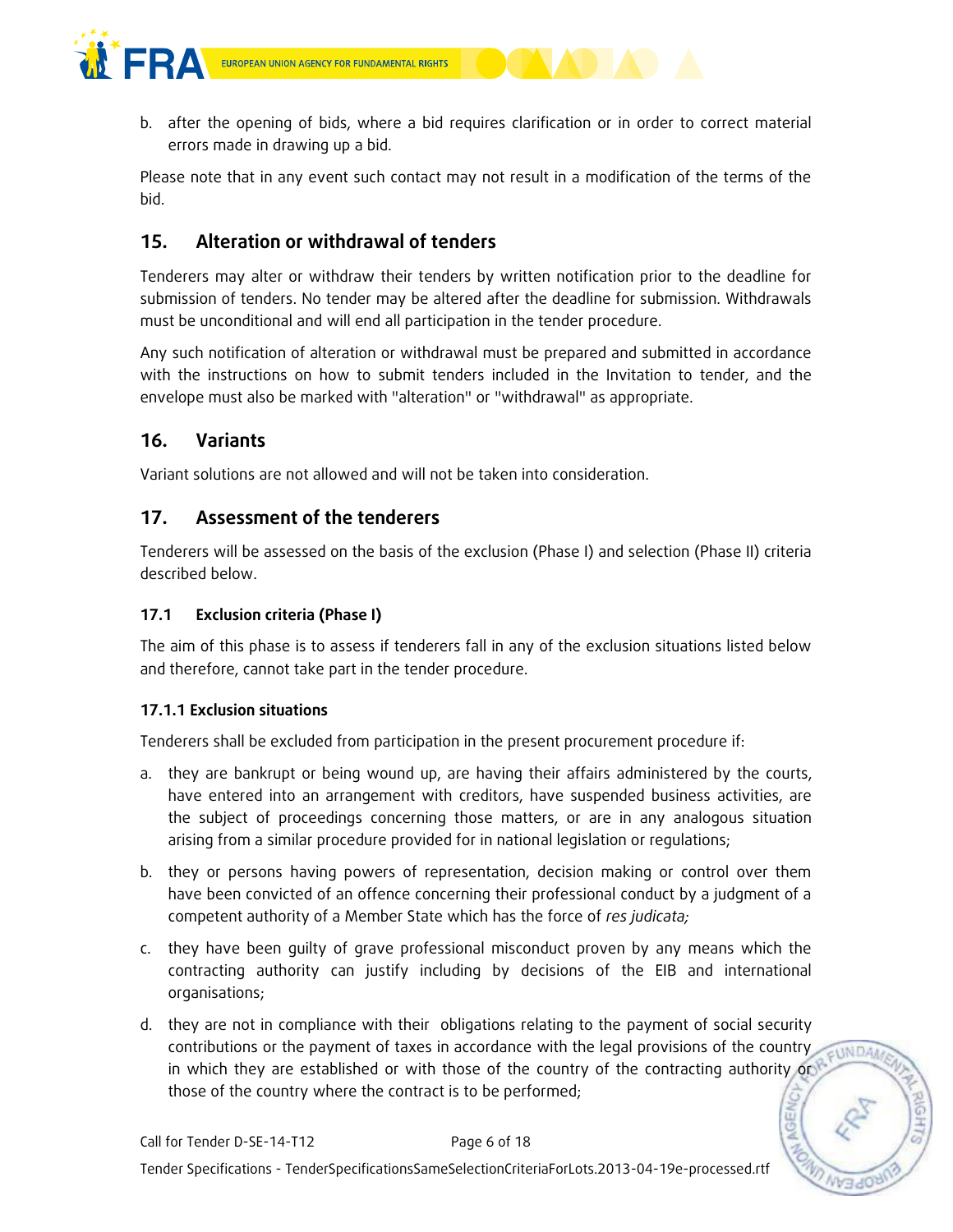



- e. they or persons having powers of representation, decision making or control over them have been the subject of a judgment which has the force of *res judicata* for fraud, corruption, involvement in a criminal organisation, money laundering or any other illegal activity, where such illegal activity is detrimental to the Union's financial interests, and
- f. following another procurement procedure or grant award procedure financed by the Union's budget, they have been declared to be in serious breach of contract for failure to comply with their contractual obligations.

Tenderers shall be excluded from the award of the contract if, during the present procurement procedure:

- g. are subject to a conflict of interest, and
- h. are guilty of misrepresentation in supplying the information required by the contracting authority as a condition of participation in the contract procedure or fail to supply this information.

#### **17.1.2 Documentary evidence**

At the tendering stage, tenderers shall declare that they are not in one of the situations listed above by submitting a signed Declaration of Honour and Absence of Conflict of Interest, in accordance with the form included in Annex C.

In addition, the tenderer to whom the contract is to be awarded (including all members of the consortium or group of companies and identified subcontractors whose intended share of the contract is above 10%) shall provide, within fourteen (14) calendar days and preceding the signature of the contract, the following documents as proof that the tenderer is not in one of the situations described above:

- for points (a), (b) and (e) above, recent extract(s) from the judicial record or, failing that, an equivalent document(s) recently issued by a judicial or administrative authority in the country of origin or provenance showing that those requirements are satisfied
- for points (a) or (d) above, a recent certificate issued by the competent authority of the State concerned.

Where the document or certificate referred to in the first two bullet points is not issued in the country concerned and for points (c) and (f) above, it may be replaced by a sworn or, failing that, a solemn statement made by the interested party before a judicial or administrative authority, a notary or a qualified professional body in its country of origin or provenance.

Depending on the national legislation of the country in which the tenderer is established, the document referred to above shall relate to legal persons and/or natural persons including, where considered necessary by the contracting authority, company directors or any person with powers of representation, decision-making or control in relation to the tenderer.

The contracting authority may waive the obligation of a tenderer to submit the documentary evidence referred to above if such evidence has already been submitted to it for the purposes of **EUNDAM** another procurement procedure and provided that the issuing date of the documents does not exceed one year and that they are still valid. In such a case, the tenderer shall declare on its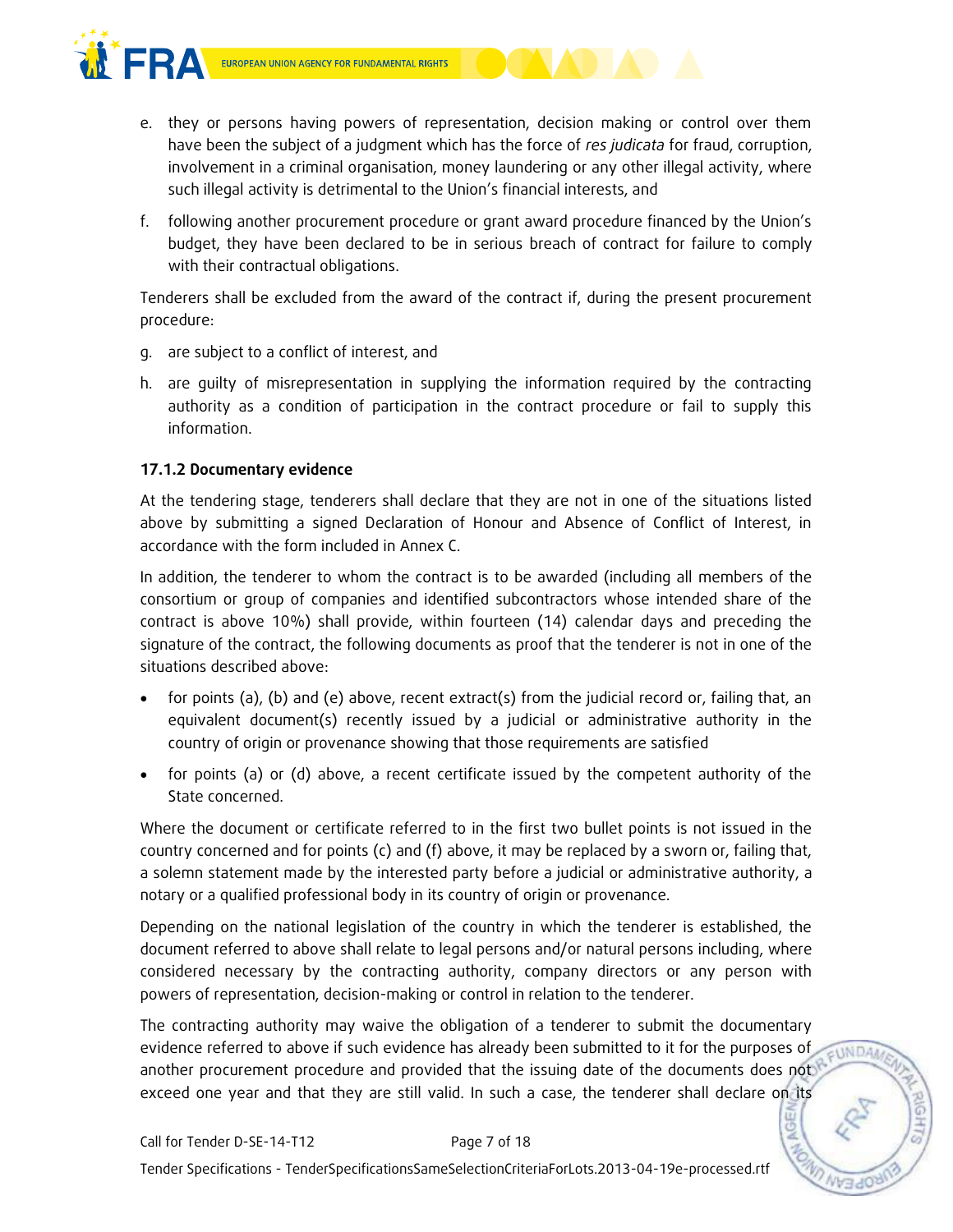

honour that the documentary evidence has already been provided in a previous procurement procedure and confirm that no changes in its situation have occurred.

Administrative or financial penalties may be imposed by the contracting authority on tenderers who are in one of the exclusion situations after they have been given the opportunity to present their observations.

These penalties are detailed in Article 109 of the Financial Regulation No 966/2012 of 25 October 2012 (OJ L 298 of 26 October 2012) and Article 145 of the Commission Delegated Regulation No 1268/2012 of 29 October 2012 on the rules of application of the Financial Regulation (OJ L 362 of 31 December 2012).

#### **17.2 Selection criteria – Phase II**

The aim of this phase is to assess if tenderers have sufficient economic and financial capacity and sufficient technical and professional capacity to perform the contract.

#### **17.2.1 Economic and financial capacity**

Proof of economic and financial capacity of the tenderers shall be furnished by the following documents and minimum requirements:

(a) Copy of the financial statements (balance sheets, and profit and loss accounts) for the last two (2) financial years for which accounts have been closed, where publication of the accounts is required under the company law of the country in which the economic operator is established. In case of a consortium, each consortium member shall present their own financial statements.

If the tenderer is not obliged to publish its accounts under the law of the state in which it is established, a copy of audited accounts for the last two (2) financial years should be presented. In case of a consortium, audited accounts for each consortium partner shall be presented.

(b) A statement of the annual average turnover for the last two (2) financial years for which accounts have been closed. The minimum average annual turnover of the tenderer shall be of 2.000.000,00 EUR. In case of a consortium, the annual average turnover for each of the partners shall be presented. The sum of the annual average turnovers of each partner will be taken into account to reach the minimum annual average turnover of 2.000.000,00 EUR.

If for some exceptional reason which the contracting authority considers justified, the tenderer is unable to provide the documentary evidence requested above, he may prove its economic and financial capacity by any other means which the contracting authority considers appropriate.

The contracting authority may waive the obligation of a tenderer to submit the documentary evidence referred to above if such evidence has been submitted to it for the purposes of another procurement procedure and still complies with the requirements above.

An economic operator may, where appropriate and for a particular contract, rely on the economic and financial capacities of other entities, regardless of the legal nature of the links it has with them. It must in that case prove to the contracting authority that it will have at its disposal the resources necessary for the performance of the contract, for example by producing a FUNDAM an undertaking on the part of those entities to place those resources at its disposal. The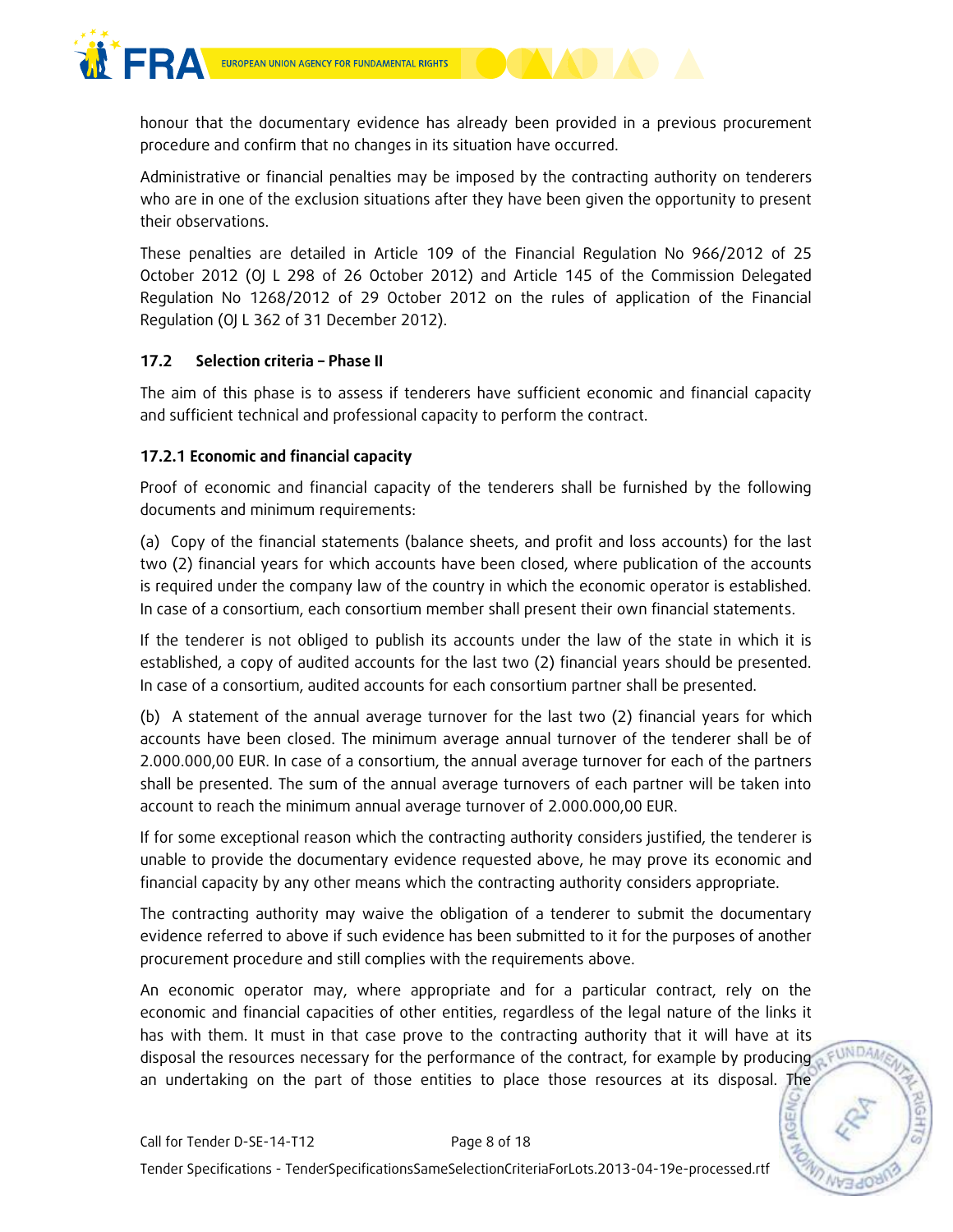

contracting authority may require that the economic operator and the entities referred to above are jointly liable for the execution of the contract.

#### **17.2.2 Technical and professional capacity**

Proof of the technical and professional capacity of the tenderers shall be furnished by the following documents and minimum requirements:

(a) The educational and professional qualifications of the tenderer and/or those of the firms managerial staff, in particular, those of the person or persons responsible for providing the services.

The tenderer is requested to include the CVs in Europass format and the signed evaluation grids of at least the following profiles described in Section 8 of Annex A.1 Technical Specifications:

- **-** one (1) Project Coordinator
- one (1) Senior Survey Expert
- one (1) Senior Sampling and Weighting Expert and
- twenty-eight (28) National Survey Experts, with at least one (1) per EU Member State.

A different National Survey Expert shall be assigned to each of the countries where the survey will be carried out.

The proposed CVs must possess the minimum educational and professional requirements stated in Annex A.1.

(b) A list of the principal services provided in the past three (3) years, with the sums, dates and recipients. Tenderers are required to prove that they have completed at least two (2) transnational survey projects involving at least three (3) EU countries in the past three (3) years.

The list of the principal services shall be accompanied by certificates of satisfactory performance and completion of the services issued by clients/contracting authorities or any other form of documentary evidence proving the execution of the services for at least the two (2) projects mentioned above.

(c) A statement of the annual average manpower of the tenderer in the last three (3) years. The minimum annual average manpower in the last three (3) years shall be of at least ten (10) people.

An economic operator may, where appropriate and for a particular contract, rely on the technical and professional capacities of other entities, regardless of the legal nature of the links it has with them. It must in that case prove to the contracting authority that it will have at its disposal the resources necessary for the performance of the contract, for example by producing an undertaking on the part of those entities to place those resources at its disposal. The contracting authority may require that the economic operator and the entities referred to above are jointly liable for the execution of the contract.

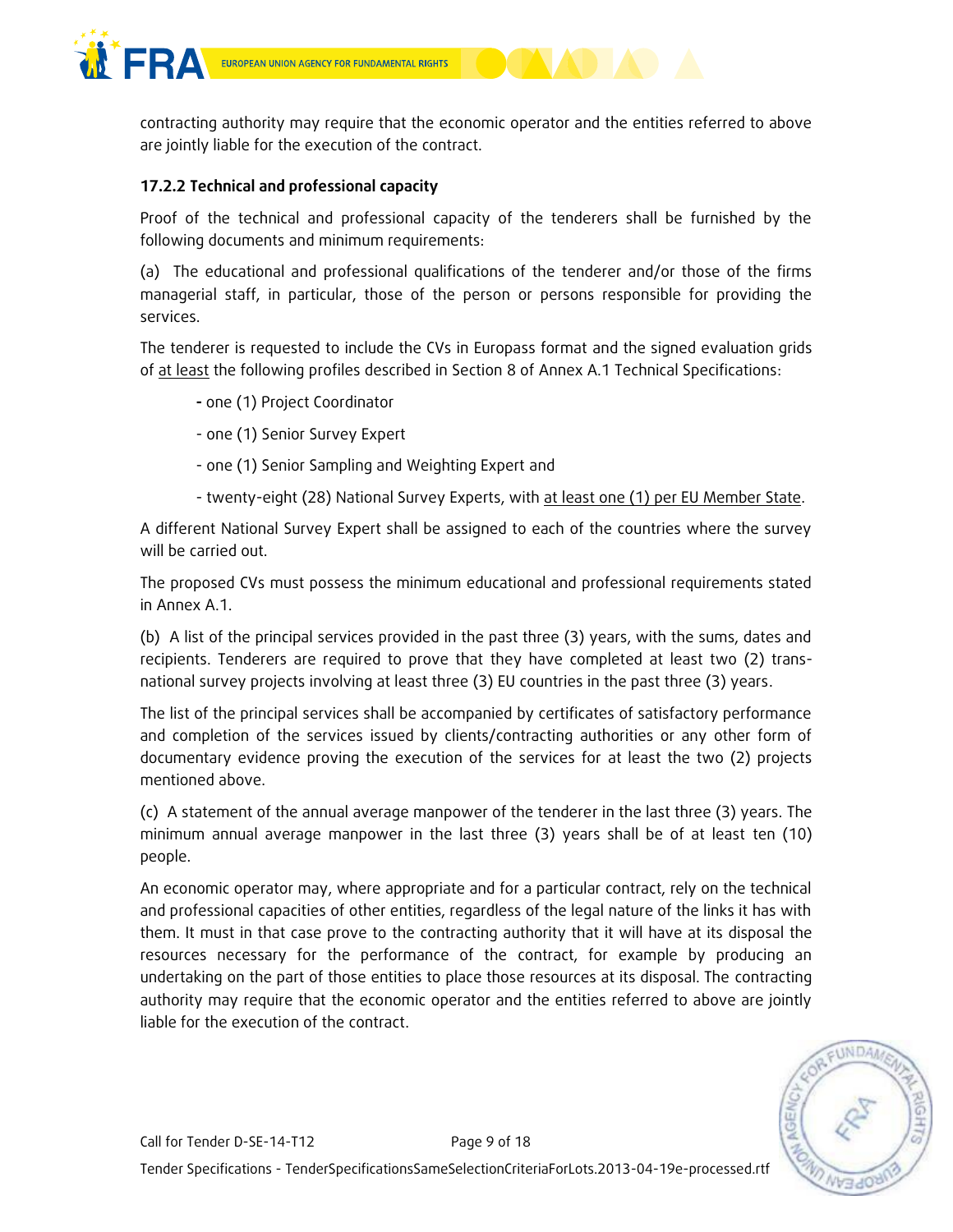

## **18. Assessment of tenders – Phase III**

The aim of this phase is to evaluate from the technical and the financial points of view the offers submitted by the tenderers. The award method is based on the best value for money.

Technical offers shall comply, with regards to the EU coverage and sample size, with the following **minimum requirements** as set out in Annex A.1 Technical Specifications:

- All 28 EU Member States shall be covered by the survey
- A minimum overall net sample size of 25,200 successfully completed interviews
- In each EU Member State, the net sample size per target group shall range between 400 and 800 respondents.

**Technical offers which do not satisfy the minimum requirements above may be rejected without being evaluated as per the award criteria below**.

#### **18.1 Technical evaluation**

Tenderers' technical offer will be evaluated on the basis of the following technical award criteria and their corresponding weightings:

| Technical Award criteria/sub-criteria                                              | Weighting in % |
|------------------------------------------------------------------------------------|----------------|
| (a) Project management                                                             | 25             |
| (a.1) Work programme                                                               | 40             |
| (a.2) Composition of the project team                                              | 60             |
| (b) Project methodology                                                            | 75             |
| (b.1) Outline of sampling approaches                                               | 30             |
| (b.2) Outline of interviewer/enumerator selection and training<br>methodology      | 15             |
| (b.3) Research methodology                                                         | 25             |
| (b.4) Outline of the final technical report and detailed quality assurance<br>plan | 15             |
| (b.5) Outline of the translation procedure                                         | 15             |
| <b>TOTAL</b>                                                                       | 100            |

For each criterion (and sub-criterion) a number of points in a range between 0 to 100 points will EUNDA be given. A tender can reach a maximum of 100 points per criterion and a maximum of 100 points in total. After the application of the corresponding weightings per criterion and sub-

Tender Specifications - TenderSpecificationsSameSelectionCriteriaForLots.2013-04-19e-processed.rtf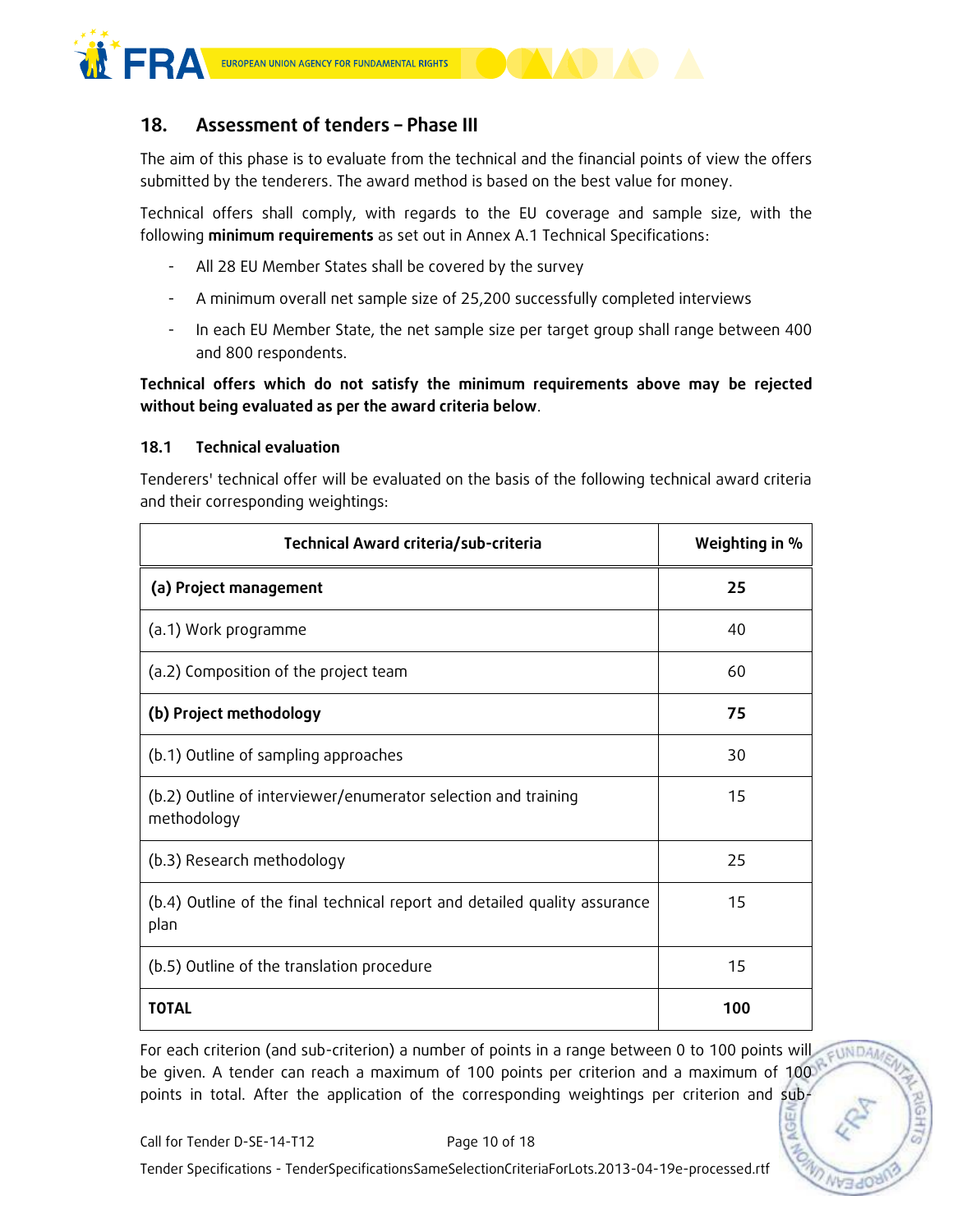

criterion as per the grid above, tenders scoring less than 60% in the total overall points or less than 50% in the points awarded for a single criterion will be excluded from the rest of the assessment procedure.

For a detailed description of each award criterion and instructions on how to prepare the technical proposal please carefully read Section 23, Part 2.

#### **18.2 Financial evaluation**

#### **18.2.1 Financial award criteria**

The tender with the lowest financial offer will receive 100 points in the financial evaluation. The remaining tenders will receive lower price indicators in proportion to their prices and in accordance with the following formula:

financial score for tender  $X =$  (lowest price / price of tender X)  $*$  100

#### **18.2.2 Information concerning prices**

The financial evaluation of the offers will be based on the prices quoted by the tenderers in their financial proposals. Tenderers must fill in the Financial Offer Form included in Annex C.

When filling in the Financial Offer Form, tenderers must take into consideration that prices shall be:

- expressed in euro. For tenders in countries which do not belong to the euro zone, tenderers shall quote their prices in euro and the price quoted may not be revised in line with exchange rate movements. It is for the tenderer to select an exchange rate and assume the risks or benefits deriving from any variation.
- inclusive of all costs and expenses, directly and indirectly connected with the goods and/or services to be supplied/provided and including all the charges (travel and subsistence), unless otherwise stated in the tender documents.
- free of all duties and taxes (in particular VAT). According to Articles 3 and 4 of the Protocol on the Privileges and Immunities of the European Communities, the European Union Agency for Fundamental Rights is exempt from all charges, taxes and dues, including value added tax; such charges may not therefore be included in the calculation of the price quoted; the VAT amount must be indicated separately.

Prices are fixed and not subject to revision.

## **19. Contract award – Phase IV**

The contract will be awarded to the tenderer offering the best value for money, on the basis of the following quality-price ratio:

Score for tender X = (financial score of tender X  $*$  40 /100) + (total quality score (out of 100) for all award criteria of tender  $X * 60 / 100$ 

#### **20. Information to tenderers on the outcome of the tender**

EUNDAA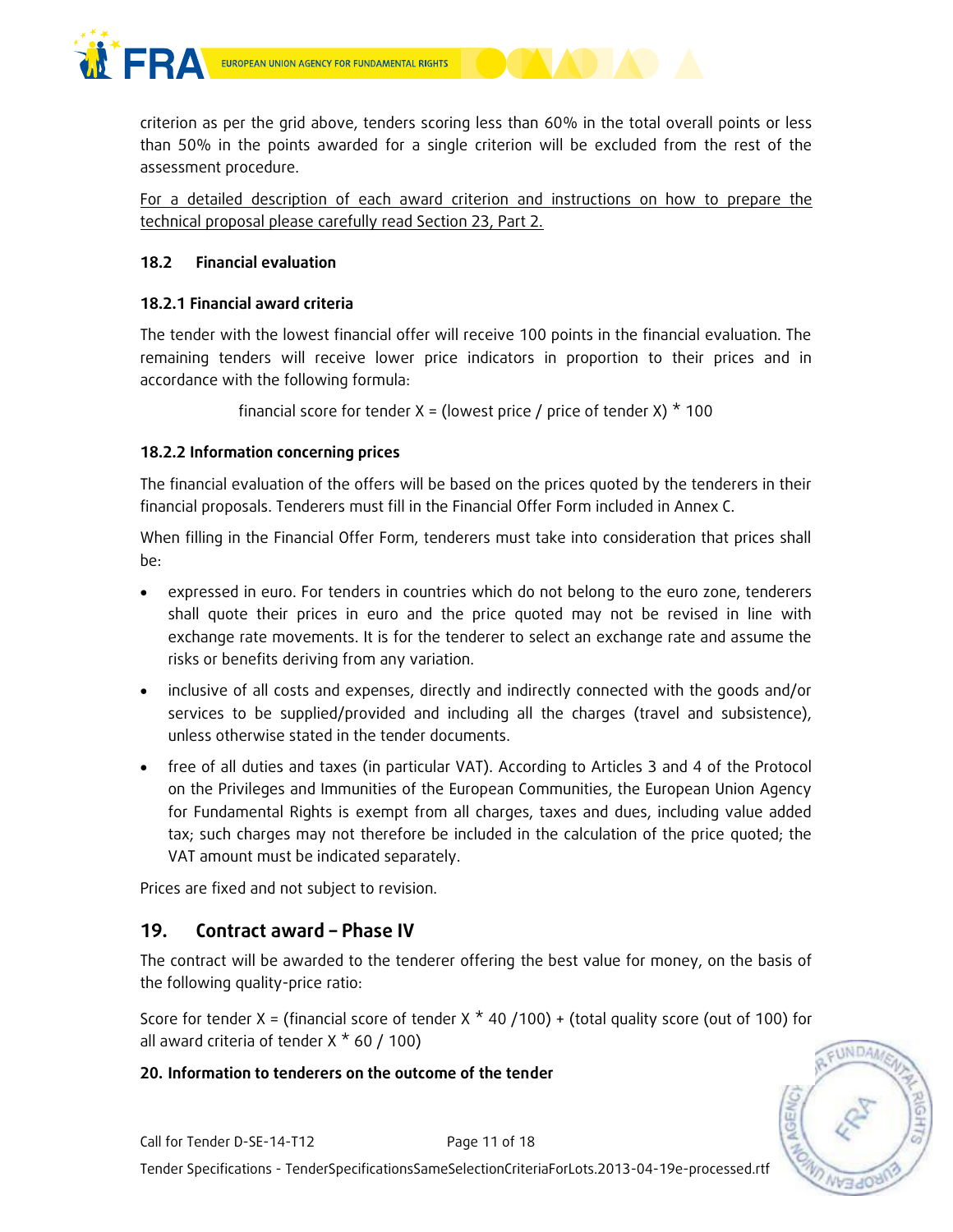



The contracting authority will inform tenderers of decisions reached concerning the award of the contract, including the grounds for any decision not to award a contract or to recommence the procedure.

The contracting authority will inform as soon as possible all tenderers whose tenders are rejected of the reasons for their rejection. If a written request is received, the contracting authority will inform, within not more than 15 calendar days from the date on which the written request is received, all tenderers who meet the exclusion and selection criteria, of the characteristics and relative advantages of the successful tender and the name of the tenderer to whom the contract is awarded.

However, certain details may not be disclosed where disclosure would hinder application of the law, would be contrary to public interest or would harm the legitimate commercial interests of public or private undertakings or could distort fair competition between those undertakings.

## **21. No obligation to award the contract**

The tendering procedure shall not involve the contracting authority in any obligation to award the contract.

No compensation may be claimed by tenderers whose tender has not been accepted, including when the contracting authority decides not to award the contract.

## **22. Cancellation of the tender procedure**

In the event of cancellation of the tender procedure, tenderers will be notified of the cancellation by the contracting authority. If the tender procedure is cancelled before the outer envelope of any tender has been opened, the unopened and sealed envelopes will be returned to the tenderers.

In no event shall the contracting authority be liable for any damages whatsoever including, without limitation, damages for loss of profits, in any way connected with the cancellation of a tender procedure even if the contracting authority has been advised of the possibility of damages.

## **23. How to submit the tender**

All tenders must be presented in three parts:

#### **Part 1 – Administrative Proposal**

In the Administrative Proposal, tenderers must include all the information and documents required by the contracting authority for the assessment of tenderers on the basis of the exclusion and selection criteria described above. For that purpose, tenderers must fill and sign the following documents using the forms included in Annex C:

EUNDA

#### **Section A: Tenderers Identification**

 Tenderers identification form (administrative details). If the tenderer is a consortium or a group of companies, only the leader must fill in the form.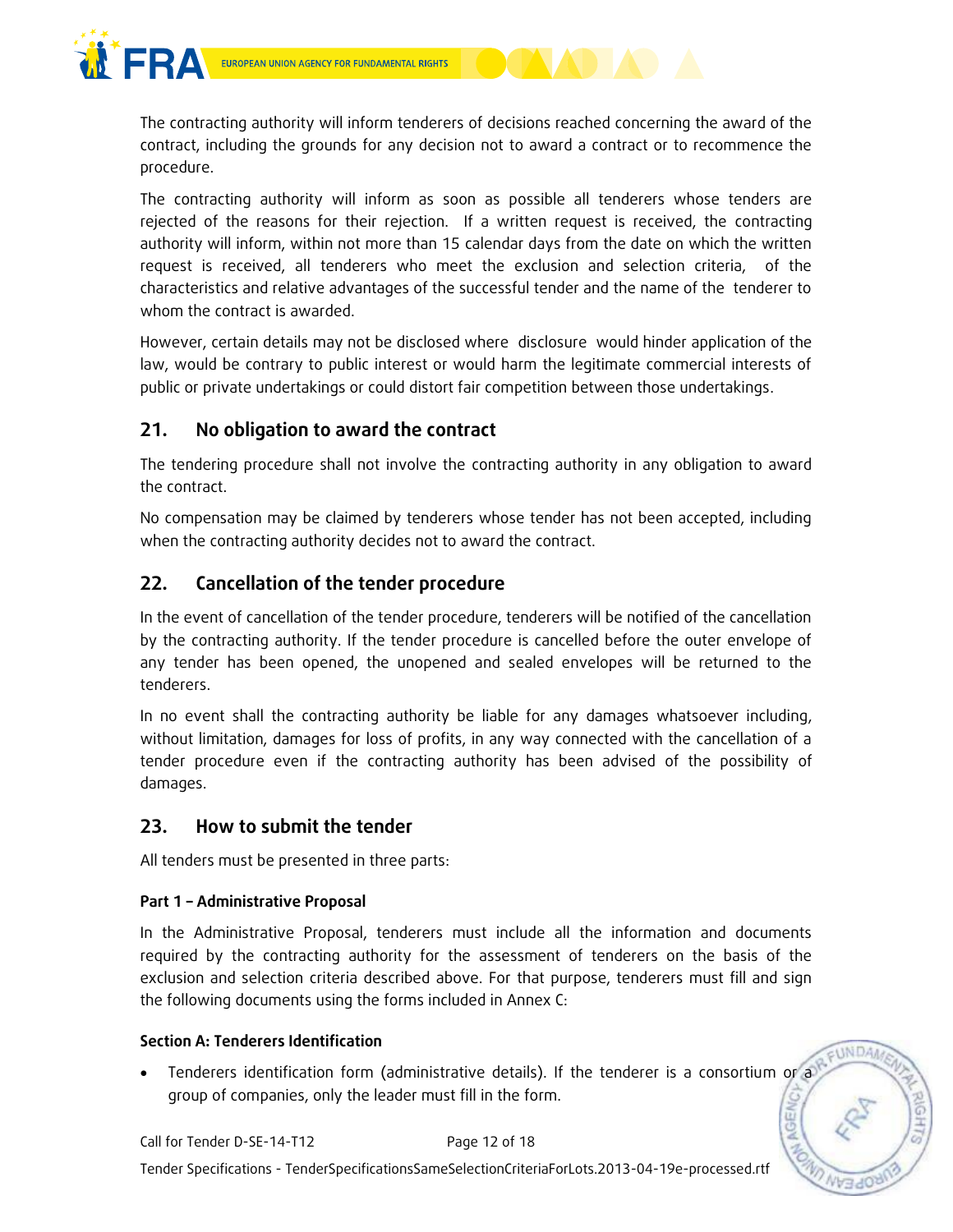



- Legal Entities Form, to be signed by a representative of the tenderer authorised to sign contracts with third parties. There is one form for individuals, one for private entities and one for public entities. If the tenderer is submitting a joint offer, a Legal Entities Form must be submitted by each consortium or group member. It also has to be submitted by each identified subcontractor whose intended share of the contract is above 10% of the total contract value.
- Bank Identification Form filled in and signed by an authorised representative of the tenderer and its banker. In case of a joint offer, only one of the members of the consortium or group of companies, usually the leader, must complete the Bank Identification Form.
- Power of Attorney (in case of joint offers). In case of a joint offer, the power of attorney has to be signed by the leader and all consortium partners, preferably in a single document.
- Statement on Subcontracting, indicating the intention of the tenderer to subcontract part of the contract and the percentage of subcontracting per identified subcontractor.
- Letter of Intent of identified subcontractors (only if the tenderer intends to subcontract part of the contract).

#### **Section B: Exclusion Criteria information**

 Declaration of Honour with respect to the Exclusion Criteria and Absence of Conflict of Interest. To be submitted by each consortium or group member in case of joint offers and by each identified subcontractor whose intended share of the contract is above 10% of the total contract value.

#### **Section C: Selection Criteria (Economic and Financial capacity)**

- Copy of the financial statements (balance sheets, and profit and loss accounts) for the last two (2) financial years.
- Statement on the annual average turnover for the last two (2) years.

#### **Section D: Selection criteria (Technical and Professional Capacity)**

 Educational and professional qualifications of the profiles requested in Annex A.1 Technical Specifications, including CVs of the proposed experts and signed evaluation grids.

 List of principal services performed in the last three (3) years, including documentary evidence of performance of at least two (2) projects.

• Statement on annual average manpower.

#### **Part 2 – Technical proposal**

In the Technical Proposal, tenderers must include all the information required by the contracting authority for the evaluation of tenders on the basis of the technical award criteria described in the corresponding sections of these Tender Specifications, in particular:

#### **(a) Project management**

#### (a.1) Work Programme

Call for Tender D-SE-14-T12 Page 13 of 18

Tender Specifications - TenderSpecificationsSameSelectionCriteriaForLots.2013-04-19e-processed.rtf

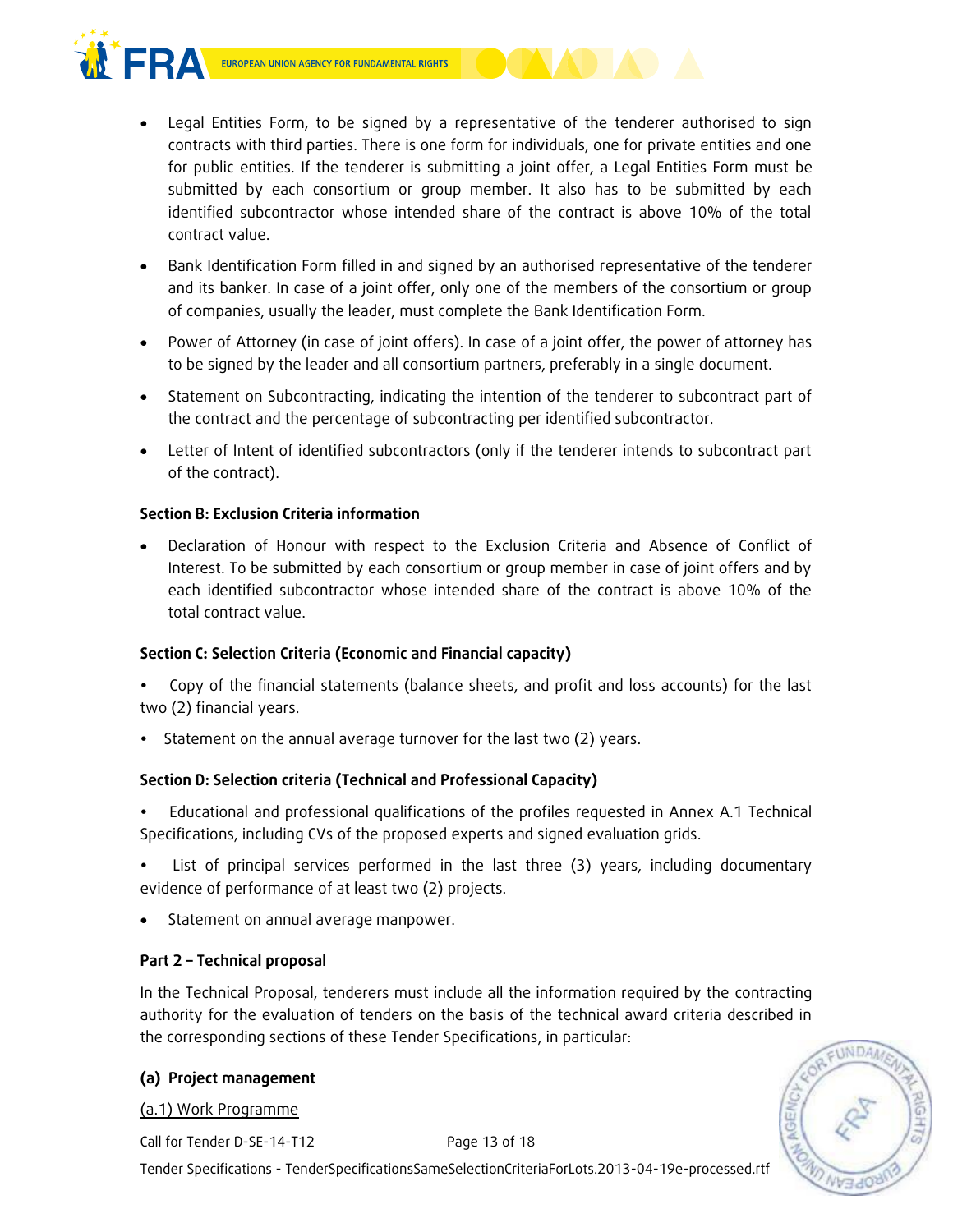

The tenderer shall present a detailed Work Programme proposal in the technical offer, indicating key stages of the project, their duration and expected milestones, and describing how the project activities will be implemented, as described in the Annex A.1 – Technical Specifications. The Work Programme shall indicate what measures will be applied to implement the survey – taking into account its scope and volume – to meet the deadlines set and ensure the quality, consistency, and timeliness of work in all stages of the survey life cycle and in each country selected to take part in the survey. The Work Programme shall also show what measures will ensure that the National Survey Experts are at all times up to date concerning their tasks, as well as measures implemented to ensure the quality of the inputs received from the National Survey Experts.

The tenderer's Work Programme shall indicate clearly the amount of time (in working days) which each team member will devote to the FRA survey.

The Work Programme shall reflect the possible contingency provisions which might have to be adopted in the course of the fieldwork with particular attention to addressing access to the target groups and low response rates in each country.

The Work Programme shall define measures to mitigate any risks that might occur during the implementation of the project.

#### (a.2) Composition of the project team

The tenderer shall provide details about the composition and organisational structure, and the quality of the central management and coordination team and the national fieldwork and data collection teams. The tenderer shall present a proposal outlining the organisation and composition of the central management and coordination team, including team composition in terms of expertise, balance of skills, allocation of respective roles, responsibilities and contributions to the project activities as described in sections 4 and 5 of Annex A.1 – Technical Specifications.

#### **(b) Project methodology**

The tenderer shall describe in detail the specific methodology (or methodologies) for conducting the survey considering its scope and volume, and shall justify the choice of a the proposed approach(es). The choice of approach(es) must be grounded in established social science survey methodologies and experiences in sampling and surveying ethnic minorities or immigrant populations, the background to which should be outlined. The tenderer shall describe and document their experiences of having used the chosen methodology or methodologies, in practice, taking into account, in particular, the comparative aims of the project.

#### (b.1) Outline of sampling approaches

The tenderer shall describe and justify in detail the proposed sampling approaches for each survey country / each target group and the sampling frame and sampling strategy(ies) to be used. At the outset, the sampling strategy(ies) outlined by the tenderer should have the aim of attaining a national coverage of the sample in the identified countries, and any measures to ensure the sample representativeness of the target population(s) within each EU Member State or the respective targeted areas – deviations from this aim need to be explained and justified.

FUNDAM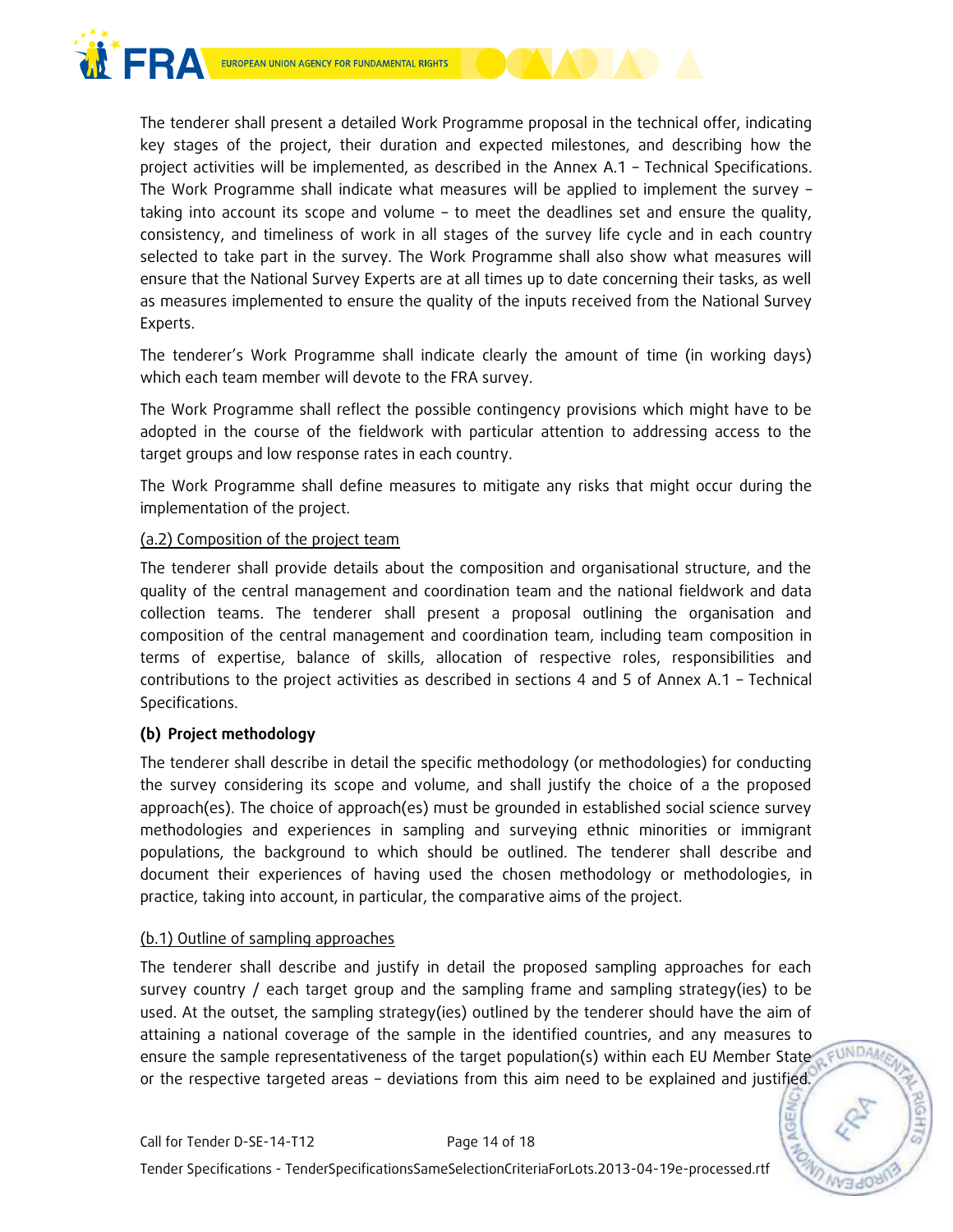

The tenderer shall outline which procedures are seen appropriate for sampling hard-to-reach or elusive populations and describe how expected challenges might be effectively met.

The tenderer shall describe the systematic approach they propose to use for the selection of households and respondents within households to be surveyed.

The outline shall specify the sampling approaches proposed for Roma population in areas with high, medium and – where possible – low density within the framework of an optimal random (probability) sample. The implications of the choices made shall be justified in detail. The outline shall include the expected challenges of different approaches and measures how these might be effectively met.

The tenderer shall outline how to achieve a weighting scheme and estimates for a probability sample and/or the best balance between feasibility, costs, bias and precision.

#### (b.2) Outline of interviewer/enumerator selection and training methodology

The tenderer shall describe in detail the number of interviewers to be used in each EU Member State, as well as approaches for selection of interviewers with a view to the particular needs of interviewing the survey target groups, and the requirements this sets for the composition of the interviewing teams. The outline shall also propose specific practices to be applied during fieldwork with regard to each EU Member State and/or target groups surveyed.

The tenderer shall propose a detailed design for the interviewer training programme that ensures that the interviewers in all EU Member States receive the same training content.

The tenderer shall outline ways in which the training will prepare the interviewers to carry out the interviews, explain the goals of the interviews, deal with respondents who are not proficient in the language(s) of the EU Member State to be surveyed or are illiterate, cover the ethical and safety considerations for carrying out the interviews, and help handle stress related to the interviews.

The tenderer shall describe any measures which help gain access to hard-to-reach communities and how to develop constructive contacts with potential respondents.

#### (b.3) Research methodology

The tenderer shall propose and describe in detail a (comparative) survey methodology for conducting the interviews with the selected units of the target groups indicated. The tenderer shall outline the content of the background research/preparatory work and describe development of the fieldwork materials.

The tenderer shall outline, for each EU Member State and target group included in the survey, the mode of interviewing, i.e. whether they intend to use automated survey systems such as CAPI, CASI, ACASI, etc., or paper-and-pen interviewing (PAPI). In case PAPI is proposed for any of the EU Member States, the tenderer shall justify the choice and describe in detail how they intend to design the additional interviewer training (see Activity 1.3 and Activity 1.7 & 2.7 in the Technical Specifications).

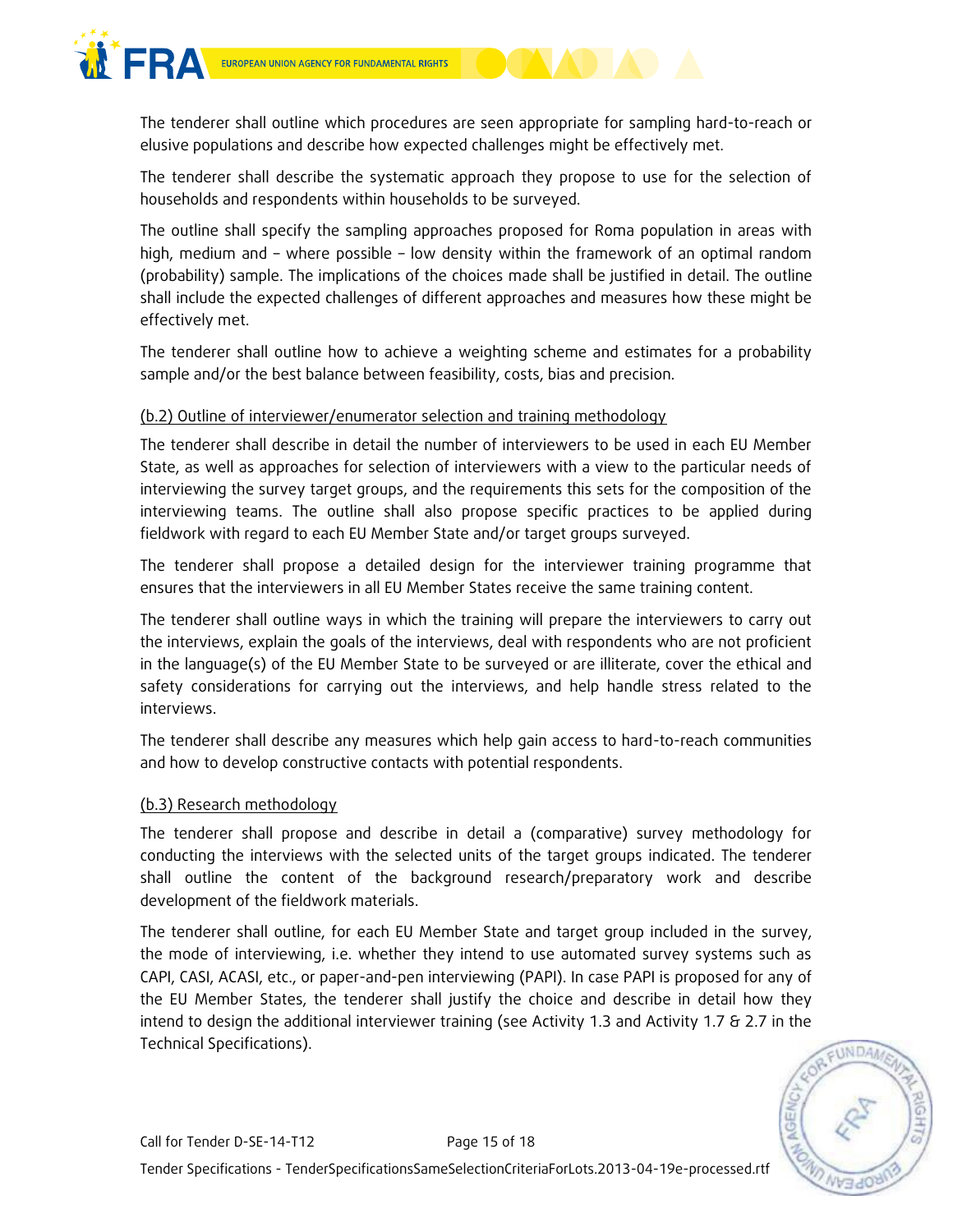

The tenderer shall outline whether and which different survey systems will be used and explain the implications of having multiple modes, more specifically the way in which comparability and timeliness will be ensured.

The tenderer shall propose ways/solutions to assist respondents with language difficulties.

The tenderer shall explain in detail ways of collection, entry and processing of survey metadata, and ways of linking it to the interview data.

The tenderer shall also present a proposal on any additional measures which will be implemented during fieldwork to ensure the confidentiality of the interviews, and the safety and anonymity of the respondents. The tenderer shall outline the quality control measures (checks) to ensure that the interviews are carried out according to the outlined specifications.

The tenderer shall outline the measures they will implement across all countries, and what country-specific strategies will be foreseen to ensure that response rates are as high as possible, in order to achieve the minimum number of interviews for each EU Member State and group as indicated in the Technical Specifications (Activity 1.2).

The tenderer shall explain the procedures they will put in place to minimise non-response at various levels.

#### (b.4) Outline of the final technical report and detailed quality assurance plan

The tenderer shall present an outline of the final technical report and describe how the report will document all the stages of the survey in a detailed and consistent way.

In addition, the tenderer shall present a detailed quality assurance and control plan to be used in the project implementation. The quality assurance and control plan shall be developed, if possible, in accordance with applicable international standards (e.g. ISO 10005:2005 or equivalent). The document shall include, for example:

- quality objectives
- management roles and responsibilities
- control of documents and data (records)
- resources employed (financial and human resources, materials and infrastructure)
- communication within the project
- design and development of specific phases and deliverables
- management of subcontractors
- quality controls for each specific phase
- monitoring of key indicators and
- remedies for eventual problems

The tenderer shall propose a way to achieve a high level of complementarity and consistency between metadata, paradata, and data collected through the survey sample management system and during the interview.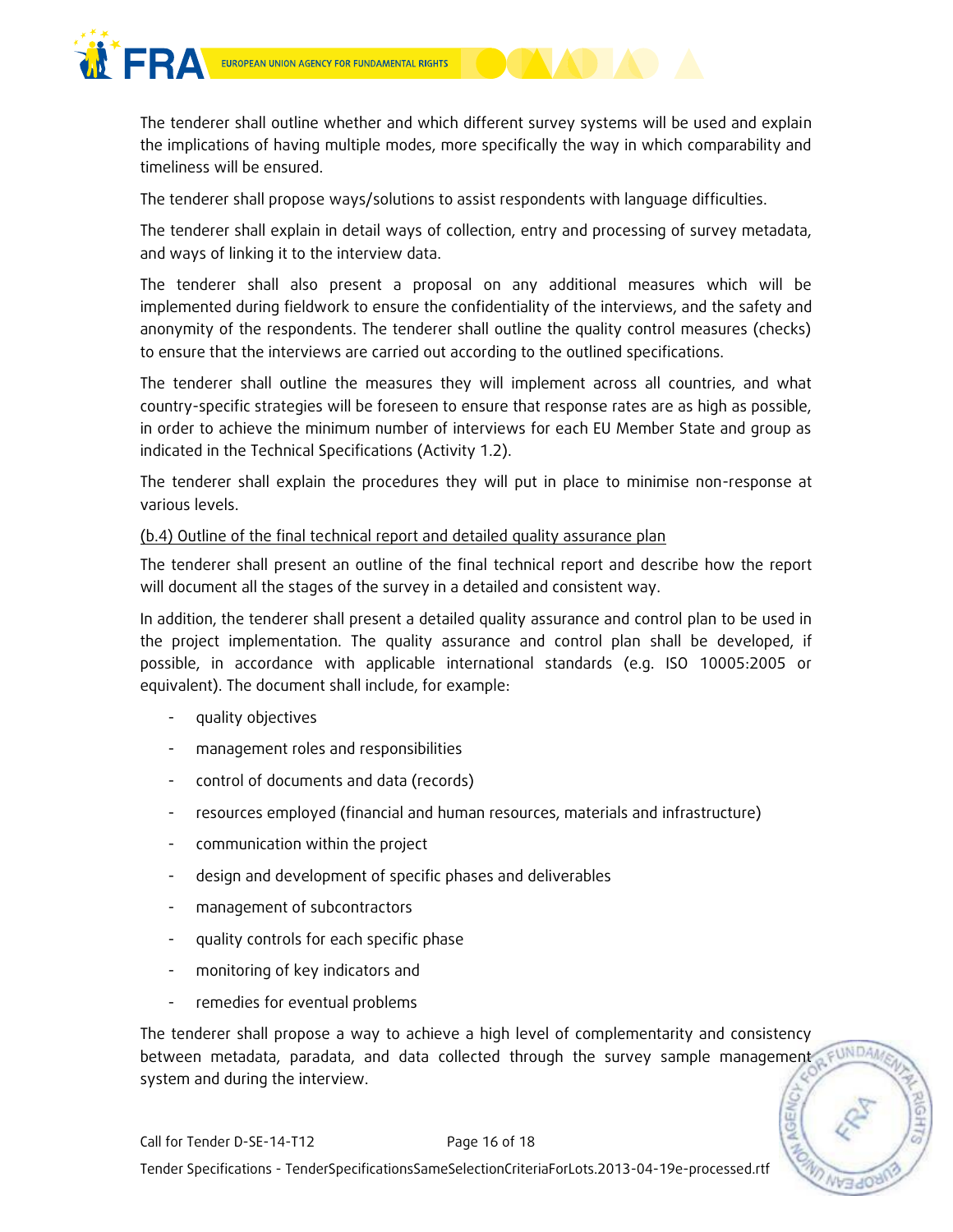

(b.5) Outline of the translation procedure

The tenderer should explain in their Technical Offer how they will ensure the high quality and category, functional and conceptual equivalence of all the translations of the field documents – but in particular of the questionnaire – and the high standard of English of all the deliverables which will be submitted to FRA. The offer shall contain detailed information regarding the translation process in terms of quality assurance, appropriate competence of the translation teams and documentation of the translation process.

Tenderers should elaborate on all points addressed in Annex A.1 Technical Specifications in order to obtain as many points as possible. The mere repetition of mandatory requirements set out in Annex A.1, without going into details or without giving any added value, will only result in a low number of points. In addition, if certain essential points of Annex A.1 are not expressly covered by the tender, the contracting authority may decide to give a zero mark for the relevant qualitative award criteria.

The technical offer must be written with a lay person in mind. The style and presentation must, as far as is possible, be simple and clear, and free of jargon that obscures rather than promotes meaning to readers unfamiliar with it.

The technical proposal must be included in a separate envelope clearly marked as "Technical Offer". Please note that there is no specific form to present your Technical Offer. However, it should be drawn up following the instructions above.

#### **Part 3 – Financial Proposal**

In the Financial Proposal tenderers must indicate their financial offers by completing the Financial Offer Forms included in Annex C (Section F). Prices must be included in accordance with the instructions given in the corresponding sections of these Tender Specifications. The Financial Proposal must be included inside a separate envelope clearly marked as "Financial offer".

#### **24. Data protection**

Processing your reply to the invitation to tender will involve the recording and processing of personal data (such as your name, address and CV). Such data will be processed pursuant to Regulation (EC) No 45/2001 on the protection of individuals with regard to the processing of personal data by the Community institutions and bodies and on the free movement of such data. Unless indicated otherwise, your replies to the questions and any personal data requested are required to evaluate your tender in accordance with the specifications of the invitation to tender and will be processed solely for that purpose by the contracting authority. You are entitled to obtain access to your personal data on request and to rectify any such data that is inaccurate or incomplete. If you have any queries concerning the processing of your personal data, you may address them to contracting authority's Data Protection Officer. You have the right of recourse at any time to the European Data Protection Supervisor for matters relating to the processing of your personal data.